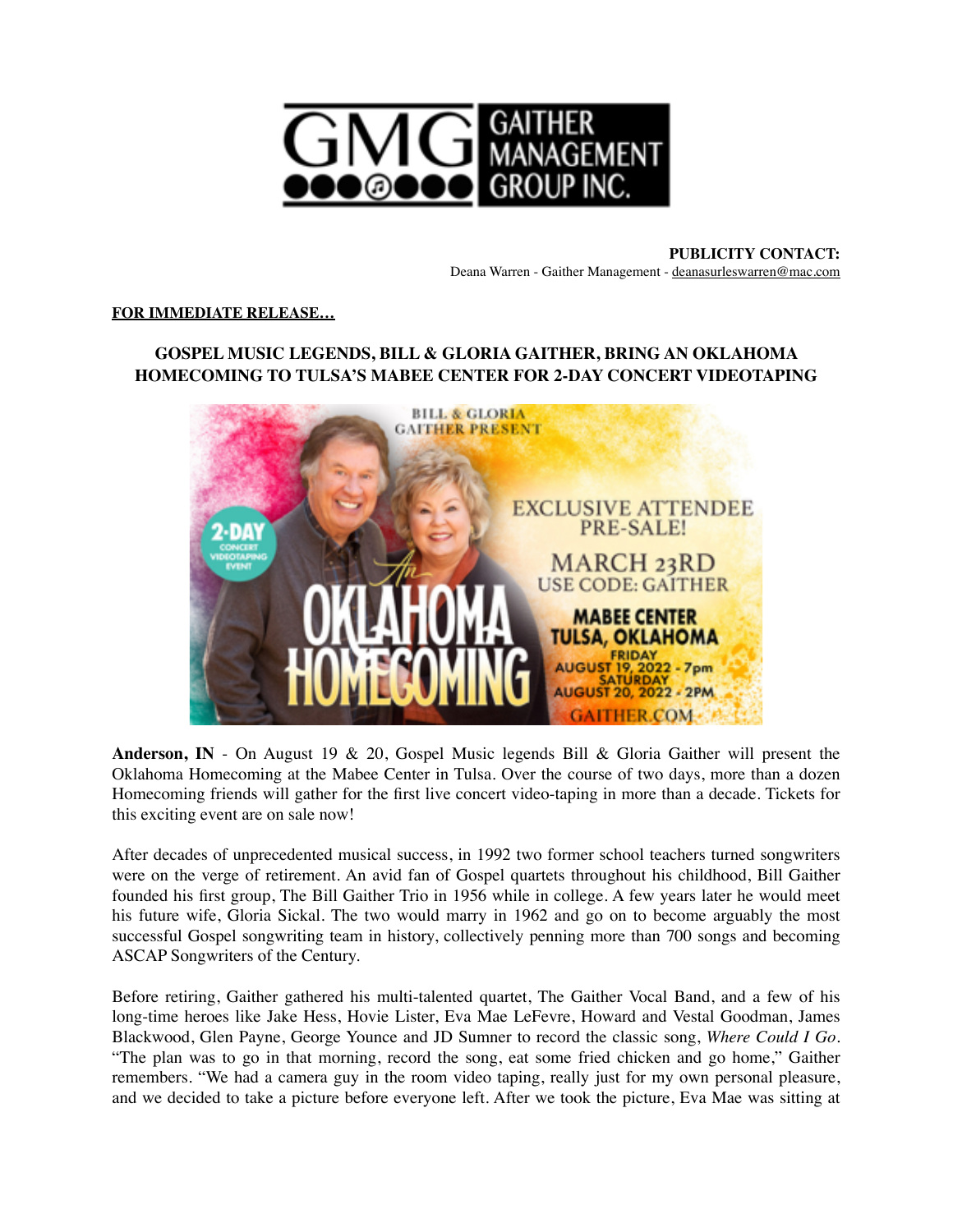the piano and someone said, 'Hey Eva Mae, play this'…then everyone started singing. About four hours later, we were still sitting around, singing, sharing stories, laughing and crying, and no one wanted to leave. We had lost all track of time."

When Gaither got the video footage home, he showed it to his wife, Gloria, and the two decided it was something that needed to be shared with the world. Now, 30 years later the Homecoming music collection has become a phenomenon that has captured the hearts of millions worldwide. The series gave birth to the Gaither Homecoming concert tour, which has taken place in cities worldwide with collective attendance figures exceeding more than 1.1 million, while nearly every volume in the the DVD & CD series has certified gold or platinum.

Excitement permeates as Gaither talks about creating another Homecoming event and his return to the Mabee Center for this two-day summer music spectacular. "We definitely want all our friends to mark their calendar and be a part of this event. We love going to the Mabee Center. It's one of our favorite places. It can get hot in August, so we can all come in from the heat into a wonderful, air-conditioned, recently renovated facility and enjoy a great weekend of music."

"For almost 45 years, the Gaithers have entertained Tulsa audiences with their incredible style of Southern Gospel," Tony Winters, Mabee Center General Manager shares. "The Gaithers have performed at the Mabee Center more times than any other artist in our history and we are extremely excited to have them back for this wonderful Homecoming event."

One of the reasons the connection between the Gaither organization and the Mabee Center has worked so well for nearly five decades, is the phenomenal staff at the Center, as well as the ideal location of the city of Tulsa. "Tulsa is a short drive for our friends throughout Oklahoma, as well as states like Texas, Missouri, Arkansas, Kansas and even Louisiana," Gaither states.

The Oklahoma Homecoming brings together more than 20 artists on one stage for a weekend that has the promise of being quite historical. "When we started talking about doing this event, many people asked if this was going to be my last Homecoming," Gaither says with a chuckle. "I must confess, I don't know. It could be my last, to be honest, who knows, but I do know that while I still have the opportunity I certainly don't want to miss out on the privilege of bringing many of my Homecoming friends back together for a weekend that I know will be something really special."

Joining Gaither for this special weekend will be Gaither's own Vocal Band, consisting of Wes Hampton, Reggie Smith, Adam Crabb and Todd Suttles, as well as Gaither alum Mark Lowry, Grammy-winner Jason Crabb, Grand Ole Opry members The Isaacs, Gospel Music Hall of Fame members The Nelons, as well as popular multi-award winning recording artists like The Hoppers, Lynda Randle, Angie Primm, Jeff and Sheri Easter, numerous others, and maybe even a few special surprises which Gaither always seems to bring to events.

Make plans now to be a part of this historic, two-concert, two-day Oklahoma Homecoming videotaping in Tulsa at the Mabee Center August 19 & 20. Visit [www.gaither.com](http://www.gaither.com) for complete concert information.

\* \* \*

*Special note - Any artists' interviews, as well as high-res art may be obtained by submitting request to deanasurleswarren@mac.com.*